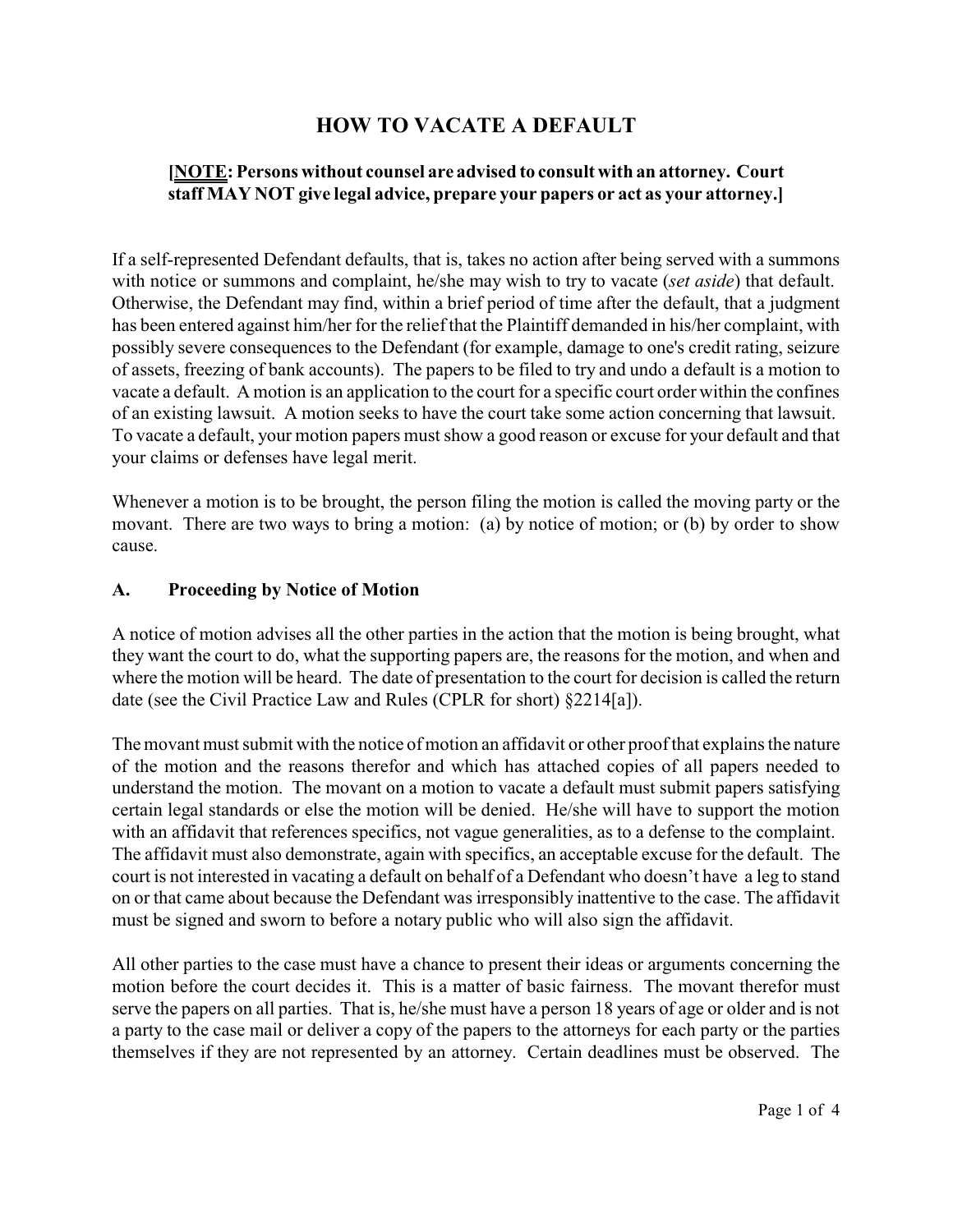following is a summary of the deadlines:

### Standard Time

Moving papers - must be served by hand (*personal service*) at least 8 days before the return date or by mail 13 days  $(8 + 5)$  before the return date.

Answering papers - must be served (by hand or mail) 2 days before the return date.

Reply papers - not provided for.

#### Additional Time - Papers in accordance with CPLR §2214(b)

Moving papers - must be served by hand at least 12 days before the return date or by mail 17 days  $(12 + 5)$  before the return date and the notice of motion must contain the  $\S2214(b)^1$  demand.

Answer papers - must be served (by hand or mail) at least 7 days before the return date.

Reply papers - must be served (by hand or mail) at least 1 day before the return date.

Reply papers are papers presented by the moving party where he/she responds to the arguments raised by his/her adversary in the answering papers. Reply papers may not present new matter. No other papers are permitted by the CPLR on a motion.**<sup>2</sup>**

All motion papers must be served by mail or by hand upon all parties who have not defaulted in appearing (*all parties except those whose time to answer has already expired and who are now in default*), even if the motion does not seek relief against some of them. An affidavit of service must be prepared; one original should be retained by the moving party and a duplicate original should be attached to the papers submitted to the court so that the court can be certain that timely notice was given to all parties to the case.

Before a motion can be filed, the movant must pay a filing fee of \$45.00. If the case has never come to court before, the movant will also need to pay \$95.00 to file a Request for Judicial Intervention (RJI for short) in order to get a Justice assigned to the case. It is extremely unlikely that the matter hasn't been to court before when a movant is seeking to vacate a default. Both the motion fee and RJI fee, if applicable, are paid to the County Clerk's Office.

 $1$  The demand should state the following: "Please take further notice that you are hereby required to serve copies of your answering papers on the undersigned no later than the seventh day prior to the return date set above."

However, the CPLR does provide that when a motion is made, another party may make a motion of his 2 or her own in response, known as a cross-motion (CPLR §2215).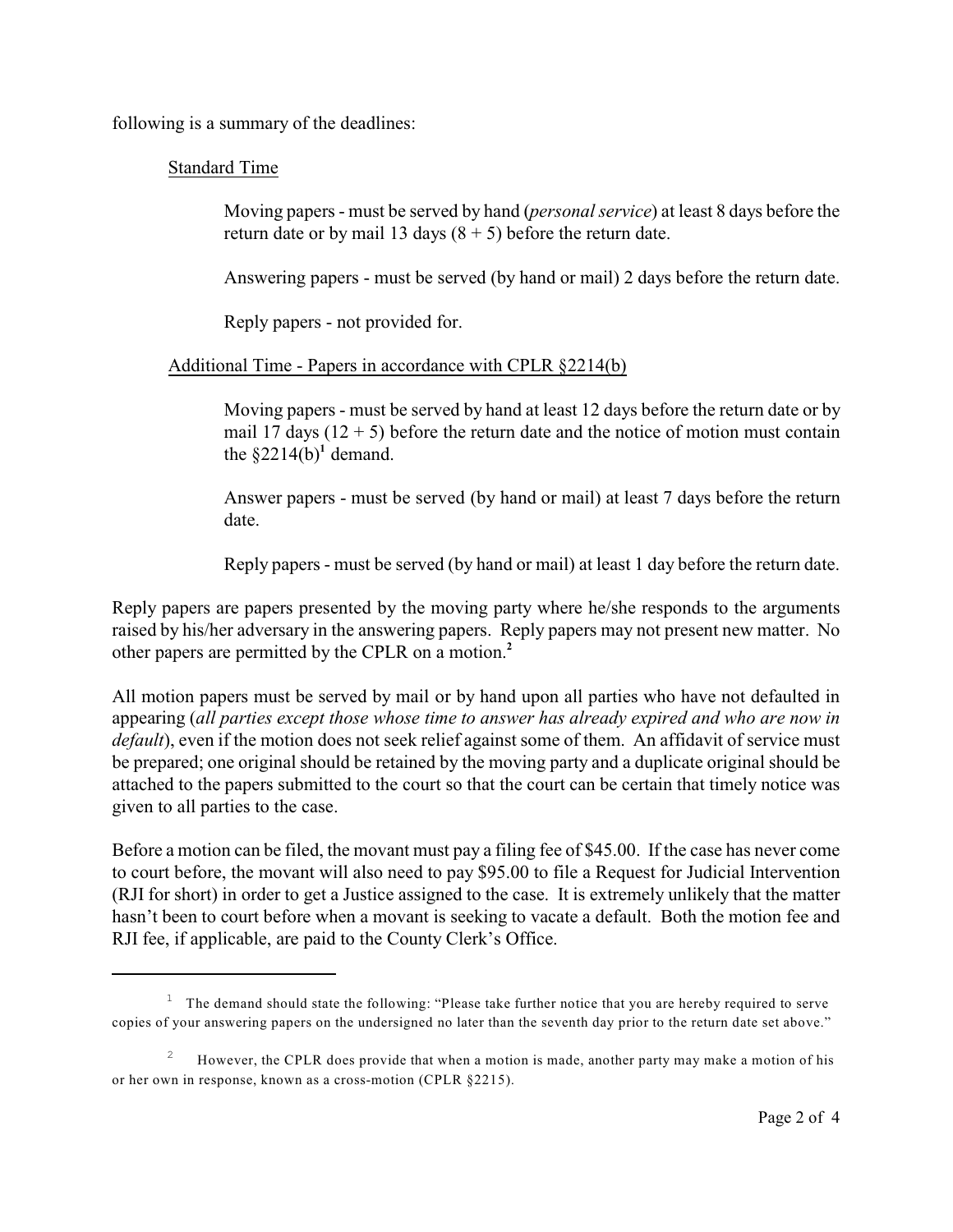The original moving papers must be filed with the Court Clerk's Office at least five business days prior to the return date so that the motion may be put into the court's computer system and placed on the calendar. The place where the motion will be returnable is the assigned Justice's courtroom. Oral (*spoken*) argument may take place there, but usually oral argument takes place only when, where, and if the assigned Justice directs. This is so for all motions brought in our court by notice of motion. The parties are free upon agreement to adjourn motions (within limits) so as to accommodate their schedules. Answering and reply papers are to be served upon all other parties to the case within the deadlines applicable. The original answering and reply papers, with proof attached that the papers were served on all parties, must be delivered to the courtroom at the call of the calendar on the return date.

A word of caution on return dates. Sometimes the assigned Justice and/or the Court Clerk's Office will direct or require a change in the return date. Accordingly, a few days after you submit your notice of motion you must check with the Court Clerk's Office to see if this has happened. You can do this by calling the Court Clerk's Office, making sure to have the Index Number ready.

Once the motion is marked submitted, it is either sent to the Justice assigned to the case for decision on all the papers or scheduled for oral argument in front of that Justice. This depends upon the procedures adopted by the Justice in question.

## **B. Proceeding by Order to Show Cause**

Another means by which to make a motion is by order to show cause. An order to show cause is a request for relief by motion, but, unlike a notice of motion, it is presented to a Justice and signed by him/her before it is served on the other parties to the case. It requires the other parties to appear on a certain date, at a certain time and place, and to state reasons why the movant should not receive the relief asked for in the order to show cause. This should be used when there is urgency to the matter or when the movant seeks a stay, often called a Temporary Restraining Order (TRO for short), of some sort from the court. In other words, to temporarily prevent something from happening such as stopping a bank from freezing the Defendant's bank account.

The movant must prepare a proposed order to show cause and submit it to the court. The return date should be left blank since that will be filled in by the Justice who signs it. Attached to the order should be the affidavit in support and any necessary attachments to the affidavit (for example, a copy of the complaint). If there is a memorandum of law, it should be submitted at this time as well. When the papers are ready, they must be submitted to the Court Clerk's Office who will review the papers for form.

If emergency reliefis requested, the movant must also submit an emergencyaffidavit which explains both the nature of the relief sought and why immediate relief is needed. The papers will be delivered to the Justice and, if found satisfactory, signed by him/ her. The Justice will fill in the return date and will specify when and how the papers should be served on all other parties.